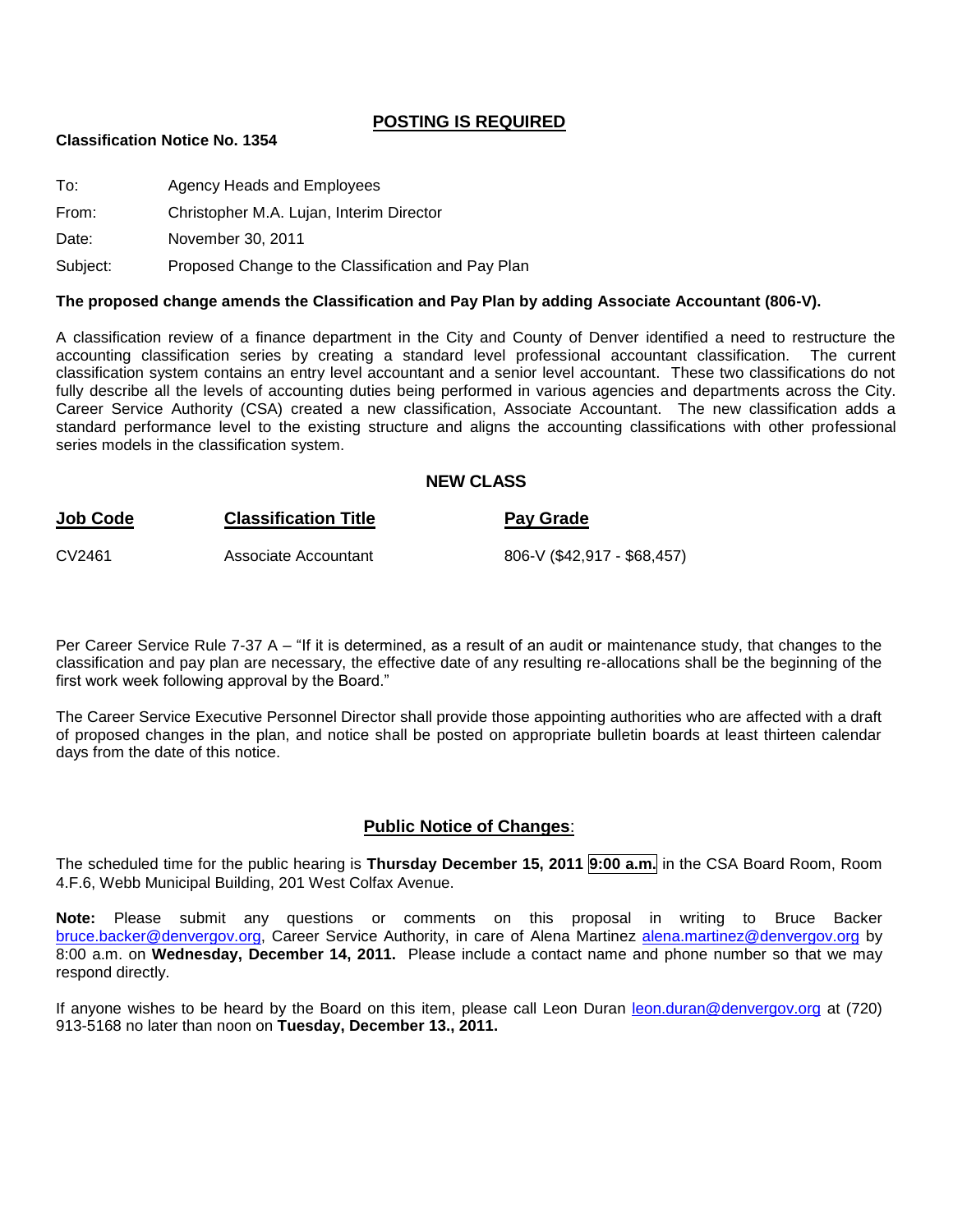

## Career Service Authority

Page 1 of 4

# Associate Accountant

## **GENERAL STATEMENT OF CLASS DUTIES**

Performs standard level professional governmental accounting work applying generally accepted accounting principles to prepare, record, and review financial information.

## **DISTINGUISHING CHARACTERISTICS**

This class performs standard level professional governmental accounting work on routine and moderately complex assignments and receives supervision on more complex assignments. This class is distinguished from a Staff Accountant that performs entry level professional governmental accounting work applying generally accepted accounting principles to prepare, record, and review financial information while receiving training in fiscal laws, rules, regulations, and procedures. The Associate Accountant is distinguished from the Senior Accountant that performs full performance level professional governmental accounting work including analysis and presentation of financial statements, statistical reports and budget documents and consultation with management for interpretation of the data in the decision-making process.

This class is also distinguished from the Auditor series, which describes customary audit-oriented duties, and from the Agency Budget Analyst series, which describes agency representatives involved in coordinating within an agency the development of an agency's annual budget request and monitoring the expenditures of the agency's budget.

This class is also distinguished by the following factors:

#### *Guidelines, Difficulty and Decision Making Level:*

Guidelines are generally numerous, well established, and directly applicable to the work assignment. Work assignment and desired results are explained by general oral or written instructions.

Duties assigned are generally repetitive and restricted in scope but may be of substantial intricacy. Employee primarily applies standardized practices.

Decisions or recommendations on non-standardized situations are limited to relating organizational policies to specific cases. Problems that are not covered by guidelines or are without precedent are taken up with the supervisor.

#### *Level of Supervision Received and Quality Review:*

Under normal supervision, within a standardized work situation, the employee performs duties common to the line of work without close supervision or detailed instruction. Work product is subject to continual review.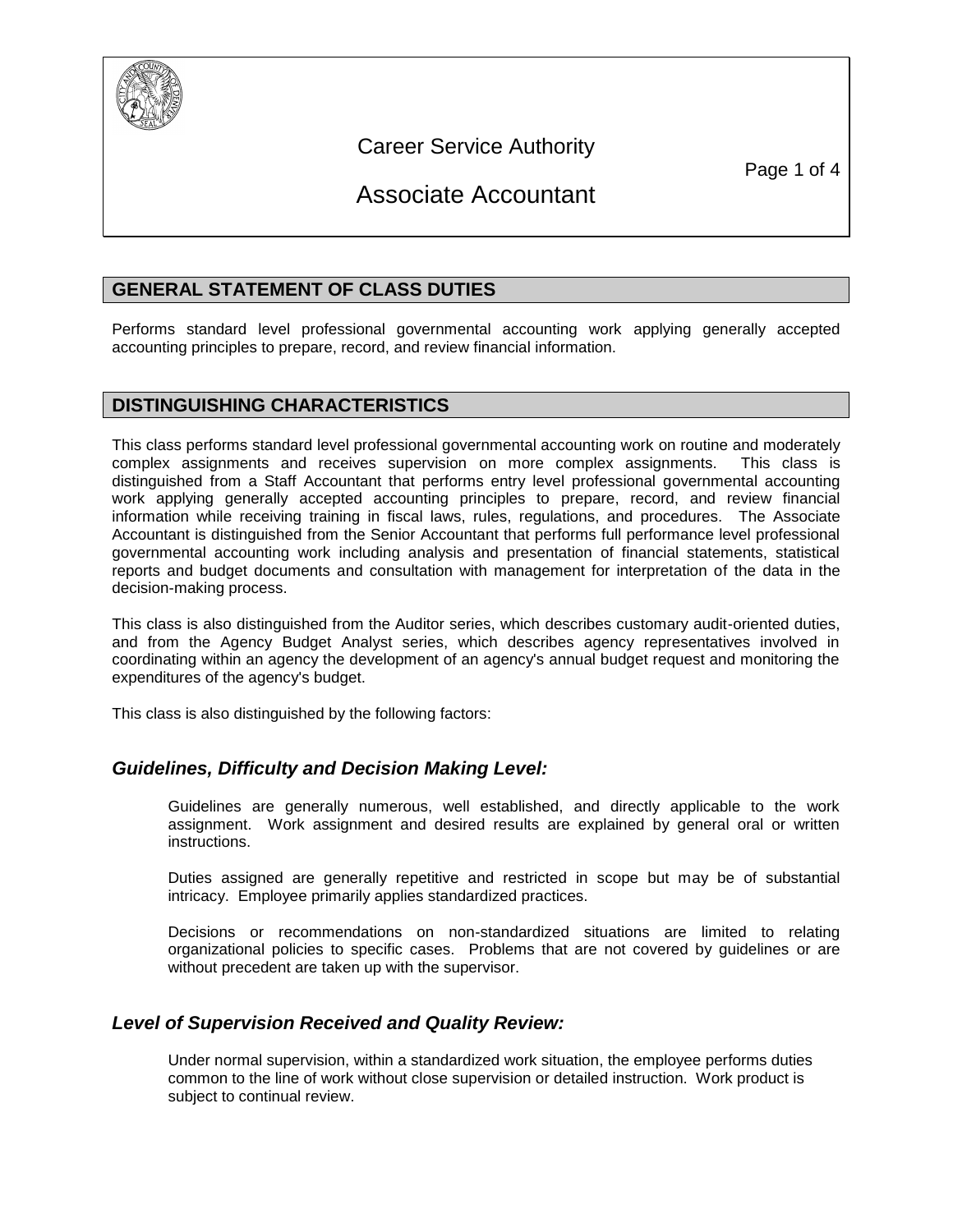#### *Interpersonal Communications and Purpose:*

Contacts with the public or employees where explanatory or interpretive information is exchanged, gathered, or presented and some degree of discretion and judgment are required within the parameters of the job function.

#### *Level of Supervision Exercised:*

No supervisory responsibility.

#### **ESSENTIAL DUTIES**

Performs routine to moderately complex reconciliations, ledger maintenance, delinquent account collections, journal entries and inventory controls.

Uses manual and automated methods to prepare routine to complex revenue/expense reports, balance sheets and financial statements.

Reviews financial, cost or general ledgers to identify accounting data problems, errors in coding or trends in revenues/expenditures and implements corrective action.

Modifies documents and coordinates the implementation of accounting control procedures.

Reviews contract terms, grant applications, ordinance requests and state and federal legislation for fiscal impact.

Monitors financial position of a project, contract, department or agency budget and informs management of discrepancies, errors and funding surpluses/shortfalls.

Some positions may assist with providing direction to clerical and technical employees engaged in accounting activities.

Perform other related duties as assigned or requested.

Any one position may not include all of the duties listed. However, the allocation of positions will be determined by the amount of time spent in performing the essential duties listed above.

#### **MINIMUM QUALIFICATIONS**

#### *Competencies, Knowledges & Skills:*

- **Technical Competence** Through formal training, understands and appropriately applies procedures, requirements, regulations and policies related to specialized expertise; maintains credibility with others on technical matters.
- **Integrity/Honesty** Contributes to maintaining the integrity of the organization; displays high standards of ethical conduct and understands the impact of violating these standards on an organization, self, and others; is trustworthy.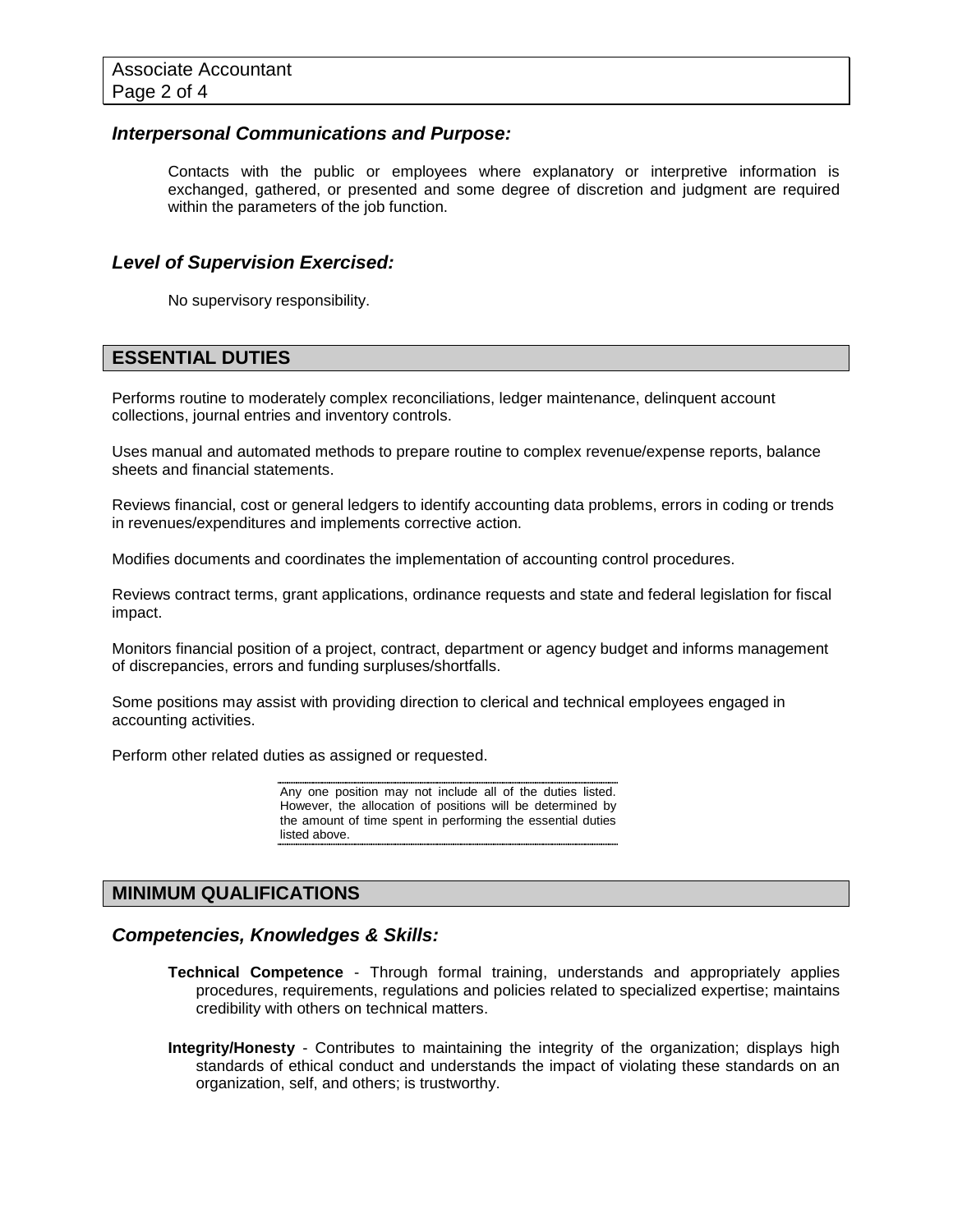- **Reasoning** Identifies rules, principles, or relationships that explain facts, data, or other information; analyzes information and makes correct inferences or draws accurate conclusions.
- **Problem Solving** Identifies problems; determines accuracy and relevance of information; uses sound judgment to generate and evaluate alternatives, and to make recommendations.
- **Attention to Detail** Is thorough when performing work and conscientious about attending to detail.
- **Learning** Uses efficient learning techniques to acquire and apply new knowledge and skills; uses training, feedback, or other opportunities for self-learning and development.
- **Flexibility -** Is open to change and new information; adapts behavior or work methods in response to new information, changing conditions, or unexpected obstacles; effectively deals with ambiguity.
- Knowledge of the principles and practices of accounting and auditing sufficient to be able to establish, maintain, understand and interpret various accounting systems, for general purposes or to assist others.
- Knowledge of budgeting principles and practices sufficient to be able to perform a variety of duties related to the work assignment.
- Knowledge of computers and software sufficient to be able to evaluate system capabilities and troubleshoot systems following implementation.
- Knowledge of mathematics sufficient to be able to perform statistical computations and prepare reports*.*
- Skill in writing, expressing ideas and facts clearly and utilizing proper grammatical form*.*
- Skill in interpreting and applying written guidelines, precedents and work practices to standardized work situations or specific cases.
- Skill in recognizing non-standardized situations and preparing recommendations for problem resolution.
- Skill in practicing the principles of effective and persuasive communication to elicit and/or present explanatory or interpretive information.
- Skill in establishing and maintaining effective working relationships with other employees, organizations and the public.

Performs other duties as assigned or requested.

#### *Physical Demands:*

Sitting: remaining in the normal seated position. Handling: seizing, holding, grasping or otherwise working with hand(s) Fingering: picking, pinching, or otherwise working with fingers. Talking: expressing or exchanging ideas by means of spoken words Hearing: perceiving the nature of sounds by the ear